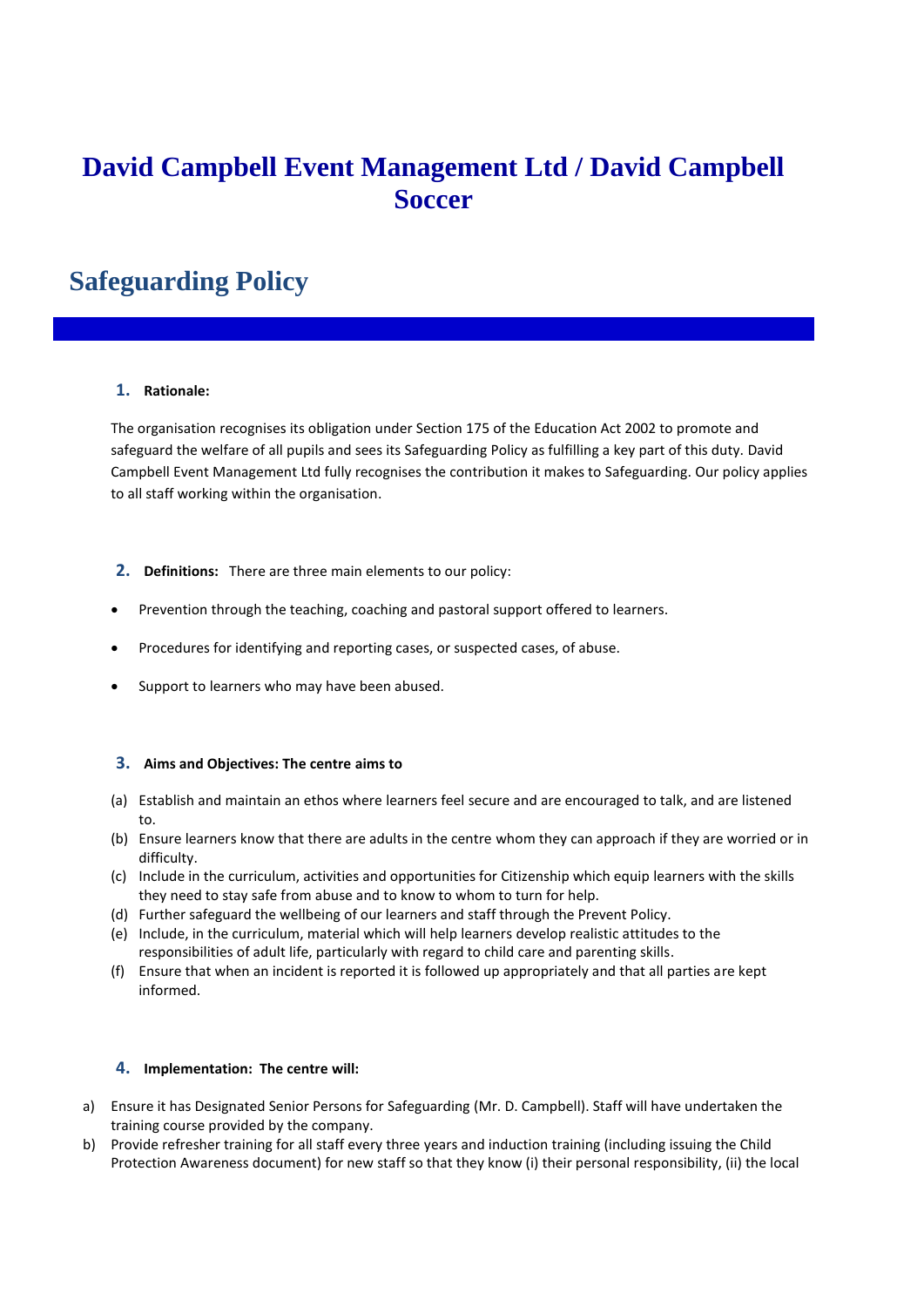procedures, (iii) the need to be vigilant in identifying cases of abuse (iv) how to support a learner who tells of abuse.

- c) Work to develop effective links with relevant agencies and co-operate as required with their enquiries regarding safeguarding matters including attendance at initial case conferences, core groups and child protection review conferences.
- d) Keep written records of concerns about learners (noting the date, event and action taken), even where there is no need to refer the matter to Social Care immediately.
- e) Ensure all records are kept secure and in locked locations.

The centre will endeavour to support the learner through:

The content of the curriculum to encourage self-esteem and self-motivation.

- (a) The centre ethos which (i) promotes a positive, supportive and secure environment (ii) gives pupils a sense of being valued.
- (b) The centre's behaviour policy is aimed at supporting vulnerable candidates in the centre. All staff will agree on a consistent approach which focuses on the behaviour of the offence committed by the learner but does not damage the candidate's sense of worth. The centre will endeavour to ensure that the candidate knows that some behaviour is unacceptable but she/he is valued and not to be blamed for any abuse which has occurred.
- (c) Liaison with other agencies who support the student such as Social Care, Child and Adolescent Mental Health Services, the Educational Psychology Service, Behaviour Support Services and the Education Welfare Service.
- (d) Keeping records and notifying Social Care as soon as there is a recurrence of a concern.

## **5. Monitoring and Evaluation:**

- The Designated Person for Safeguarding will be involved in all Safeguarding issues in centre. He/she will monitor and evaluate the work done by the senior staff members.
- A learning mentor will be attached to each Safeguarding case. Their work will be monitored and evaluated by senior staff.
- Cases that are referred to Social Care will be monitored through Case conferences and Core Group meetings. Minutes for these will be kept in the learner's CP file.

## **6. Responsibilities:**

## **Chairman**

- To ensure that policies and procedures are in place to safeguard all candidates.
- To ensure the centre has a Designated Person and that they have received appropriate training.
- To monitor the work of the Designated Person.

## **Designated Person for Child Protection**

- To arrange all necessary support and training for staff.
- To ensure that all staff take part in training every three years and that a log is kept.
- To monitor and support the work of senior staff.
- To ensure appropriate links are maintained with partner agencies and that concerns are referred on.
- To ensure that CP records are maintained.